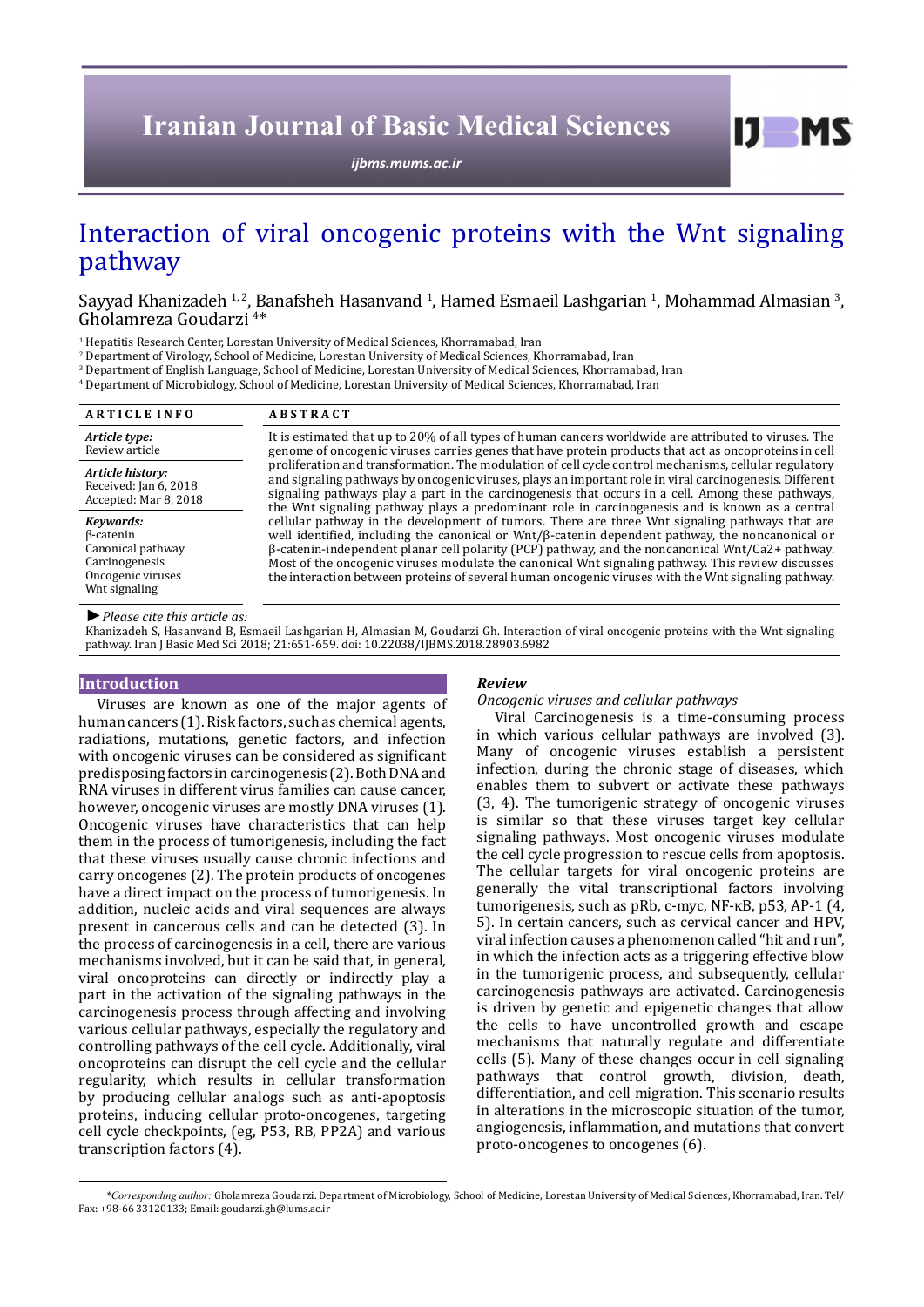#### *Wnt signaling pathways*

The Wnt signaling pathways are a group of signal transmission pathways into the cell, which are made of proteins that pass signals into the cell via cell surface receptors. The Wnt proteins comprise a diverse range of proteins (7). There are about 16 types of these proteins in humans and mice, and they are also found in other organisms such as Xenopus, Zebrafish, Drosophila, and many other animal species (8). There are three Wnt signaling pathways that are well characterized. These pathways include the canonical Wnt pathway, the noncanonical planar cell polarity (PCP) pathway, and the noncanonical Wnt/Ca<sup>2+</sup> pathway (7). As their names suggest, these pathways belong to either the canonical or the noncanonical categories. The difference between these two groups is that the canonical pathway involves the β-catenin protein, while the noncanonical pathway acts independently of β-catenin (9).

#### *Activation of Wnt signaling pathways*

The activation of Wnt signaling pathways is initiated via binding a Wnt protein ligand to a Frizzled (Fz) family receptor that transduces the corresponding signal to the phosphoprotein Dishevelled (Dsh) protein inside the cell cytosol (8, 9). Dsh is a common mediator between the three Wnt signaling cascades. Typically, in the absence of Wnt proteins, β-catenin is not able to accumulate within the cytoplasm; because destruction complex  $(CK1\alpha,$ APC, Axin, and GSK3) would target it, and subsequently would be digested via the proteasome. In the canonical pathway, activation is initiated via interaction between Wnt and Frizzled (Fz) receptor, induced by RSPO molecule and recruitment of Dsh and destruction of CK1, APC, AXIN, and GSK3β complex. This process leads to the accumulation of β-catenin in the cytoplasm. Subsequently, β-catenin translocates to the nucleus (10). In the nucleus, β-catenin binds TCF/LEF promoters that are driving expression of target genes, including AXIN2, C‐myc, and CCND1 (9). The activation of β-catenin independent pathways including planar cell polarity (PCP) pathway and the calcium pathway is initiated via the ROR and different Wnt/FZD bindings and Ryk receptors. The calcium pathway contributes to the activation of Ca2+/ CAMKII, cell adhesion, NFAT, and CREB. The activation of the PCP pathway involves molecules such as Rac, RhoA, GTPases, and the JNK cascade. This results in processes including apoptosis, proliferation, and differentiation. In addition to their independent functions, these pathways overlap biological cellular processes and can also affect other cellular pathways. The Wnt signaling pathways are involved in important cellular processes such as embryonic development, axis patterning, cell fate specification, cell proliferation, insulin sensitivity, and cell migration, all of them having clinical implications and are considered as one of the most important and central pathways for carcinogenesis signaling (10). From the beginning of the discovery and identification of these pathways, when it was observed in a mouse model study that the first protein detected in this pathway (Wnt1) acts as a proto-oncogene in breast cancer, it was recognized that these pathways are related to cancer, especially breast cancer (11). In addition to breast cancer, the Wnt signaling pathways are associated with the formation and progression of other malignancies and cancers such as colorectal, melanoma, liver, prostate, lung, and lymphoma malignancies (12).

*Epstein bar virus (EBV) and Human herpesvirus-8(HHV-8)* 

EBV and HHV-8 belong to the *Herpesviridae* family. These viruses have a coding-genomic double-stranded DNA for enzymes involved in replication, repair, and biosynthesis of viral nucleic acid. EBV and HHV-8 can establish latent infections within the lymphoid cells and tissues that can be activated when the host immune system is suppressed (13). EBV or human herpesvirus 4 (HHV-4), is a ubiquitous virus, so that, more than 90% to 95% of adults around the world are infected with it. This virus infects the B lymphocytes and the epithelial cells. During primary infection, it causes acute infectious mononucleosis and during persistent infection, it is associated with Burkitt lymphoma, nasopharyngeal carcinoma (NCP), Hodgkin's disease, non-Hodgkin lymphoma, and gastric carcinoma, especially in immunedeficient individuals (14). Many studies have documented that among EBV proteins (Table 1), two latent membrane proteins (LPM1 and LMP2) play an important role in the EBV pathogenesis. LMP2A is critical for the efficient activation, survival, and proliferation of EBV-infected B cells; it can affect the efficient long-term growth of B cells (15). This protein can interact with various cellular pathways including activation of the canonical Wnt pathway (Figure 1). Researchers have demonstrated



Figure 1. The schematic representation for the possible interaction of viral oncogene proteins with various levels of Wnt/β-catenin cell signaling cascade. (HBV): (1) hypermethylation of E-cadherin, (2) SFRP1 and SFRP5 promoters via HBx protein; (3) dislocating of β-catenin from the destruction complex by binding to APC; (4) HBxmediated suppression of GSK3β by src kinases, (5) overexpression of URG7 and the final inactivation of GSK3β. (HCV): (6) HCV core protein mediated-hypermethylation of E-cadherin promoter downregulates E-cadherin expression and thereby β-catenin accumulation; (7) silencing of SFRP1expression by hypermethylation of its promoter; (8) upregulation of miR-155 gene and targeting of APC. (HIV): (9) Tat protein activates PI3K/AKT signaling pathway and inactivates GSK3β; (10) Nef protein compete for the similar site occupied by LEF/ TCF on β-catenin. (HTLV-1): (11) Tax protein interacts with DAPLE (disheveled-associating protein) to trigger the canonical Wnt pathway; (12) Tax raise PI3K/Akt activity, resulting in the phosphorylation and inactivation of GSK3β. (EBV): (12) LMP2A activates PI3K/Akt pathway, resulting in the phosphorylation and inactivation of GSK3β. (13) LMP1 inhibits Siah1 (an E3 ubiquitin ligase), which is involved in ubiquitination and proteasomal degradation of β-catenin; (HPV): (13) E6 oncoprotein inhibits Siah1, which is involved in ubiquitination and proteasomal degradation of β-catenin; (14) E6 binds to Dsh and disrupts the destruction complex (β-catenin stabilization). (HHV-8): (12) LANA protein promotes PI3K/Akt activity, resulting in the phosphorylation and inactivation of GSK3β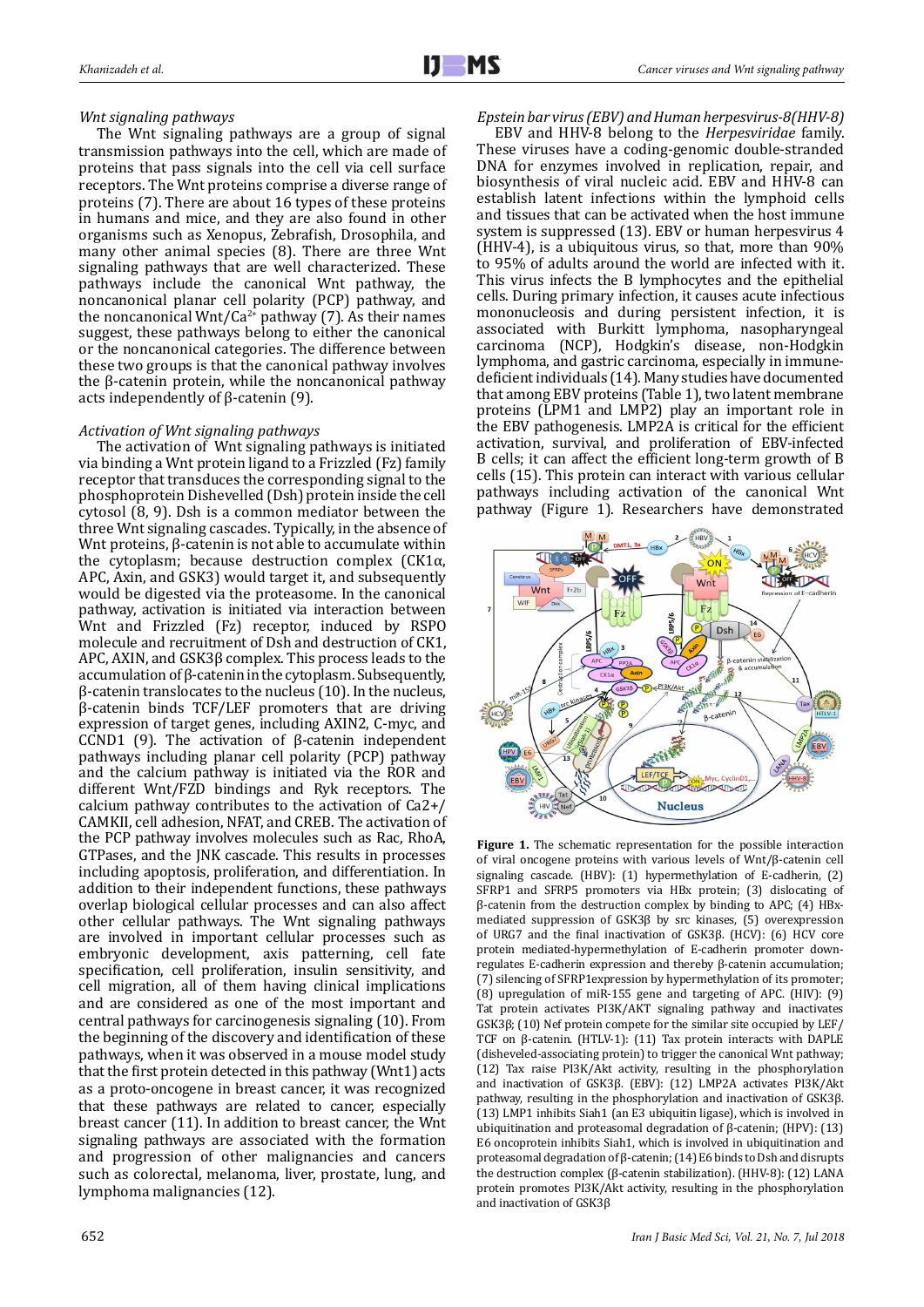**Table 1.** Effect of viral oncogenic proteins on the Wnt signaling pathway

| Virus             | Viral oncogenic protein | Molecular mechanism                                                                                                                                                                                                                                                                                                                                                                 | References   |
|-------------------|-------------------------|-------------------------------------------------------------------------------------------------------------------------------------------------------------------------------------------------------------------------------------------------------------------------------------------------------------------------------------------------------------------------------------|--------------|
| HHV-8             | LANA                    | -Inhibition of p53 and retinoblastoma protein.<br>Accumulation of nuclear β-catenin via interaction with<br>GSK3β.vGPCR-mediated up-regulation of β-catenin and<br>Wnt7a in epithelial cells                                                                                                                                                                                        | (16, 17)     |
| EBV               | LMP1                    | - Inhibition of SIAH1 expression in B lymphoma cells<br>and up-regulation of β-catenin. Increased cytoplasmic<br>$\beta$ -catenin and hyperplasia induction of epithelial cells                                                                                                                                                                                                     | (18)         |
|                   | LMP2                    | -Inhibition<br>of<br>epithelial<br>cell<br>differentiation.<br>Accumulation of $\beta$ -catenin is in the cytoplasm. The<br>methylation of Wnt signaling proteins. Up-regulated<br>viral miRNAs that target Wnt signaling. Expressed EBV-<br>miR-BARTs that target Wnt signaling                                                                                                    | $(19-21)$    |
| <b>HBV</b>        | <b>HBx</b>              | - Disintegration of the E-cadherin complex with $\beta$ -<br>catenin, binding to APC and displacing $\beta$ -catenin from<br>the destruction complex, suppression of GSK3β activity,<br>modulation of CTNNB1, APC, and AXIN1 gene<br>expression. Silencing of SFRP1 and SFRP5 proteins.<br>Insertion of the HBX gene into LINE1 elements and<br>activation of Wnt signaling pathway | $(22-24)$    |
|                   | HBc and other proteins  | - Upregulation of the LEF-1, CCND1, and MYC genes;<br>HBc can be bound to 41 Wnt pathway gene promoters                                                                                                                                                                                                                                                                             | (18, 25, 26) |
| <b>HCV</b>        | Core                    | -Induced expression of Wnt signaling proteins via<br>SFRP1 hyper-methylation. Downregulation of the Wnt<br>gatekeepers such as DKK1, SFRP3, and SFRP5                                                                                                                                                                                                                               | $(27-34)$    |
|                   | NS5A                    | -Activation of the Wnt pathway via beta-catenin<br>nucleus stability. Expressed c-myc proto-oncogen and<br>DNA damaging. Modulation of cellular microRNA<br>expressions such as miR-155. Epigenetic changes<br>including Methylated DKK1 and SFRP2 genes, SFRP4<br>and RUNX3 genes in HCV positive subjects                                                                         | $(35-39)$    |
| <b>HTLV</b>       | Tax                     | - Nuclear stability of beta-catenin. Activation of the Wnt<br>pathway through interaction with the Wnt proteins<br>such as Wnt5a and leucine-rich disheveled (Dvl)-<br>associated protein. Inhibition of GSK-3ß                                                                                                                                                                     | $(40-42)$    |
|                   | HBZ                     | - Upregulation of the DKK1 gene in epithelial cells.<br>Upregulating the Wnt5a gene                                                                                                                                                                                                                                                                                                 | (41)         |
| HIV               | Tat                     | -Interaction with TCF4 and inhibition of Wnt signaling                                                                                                                                                                                                                                                                                                                              |              |
| <b>HPV</b>        | Nef                     | Induced DKK gene expression.<br>-Interaction with $\beta$ -catenin proteins and T-cell                                                                                                                                                                                                                                                                                              | (43, 44)     |
|                   | gp120                   | transmigration<br>-Upregulating BDNF expression in BV2 cells through                                                                                                                                                                                                                                                                                                                | (45, 46)     |
|                   | E6 and E7               | the Wnt / $\beta$ -catenin signaling                                                                                                                                                                                                                                                                                                                                                | (46)         |
|                   |                         | - Interaction with Rb and P53 proteins. Stimulating or<br>enhancing Wnt/ $\beta$ -catenin signaling. Inducing $\beta$ -<br>LEF-mediated<br>catenin-TCF<br>transcription.<br>$\prime$<br>Upregulating proto-oncogenes MYC and CCND1.<br>Dysregulation of the Wnt pathway via modulation of<br>MYC, FZD, DKK, and WNT16 genes                                                         | $(47-53)$    |
| CMV               | <b>US28</b>             | - Promoted intestinal adenomatosis and CCND1 and<br>nuclear $\beta$ -catenin expression. Increased $\beta$ -catenin<br>independent of the Wnt pathway. Coding viral miRNAs<br>that target the $\beta$ -catenin. Induced Wnt2 and WISP2,<br>and reduced Wnt5a, LRP6, CCND1, MYC, and DKK gene<br>expressions                                                                         | $(54-58)$    |
| denovirus         | E1                      | -Dysregulation of the Wnt signaling pathway in<br>fibroblast cells                                                                                                                                                                                                                                                                                                                  | $(59-61)$    |
| <b>aterovirus</b> | Type 1                  | -Modulation of the Wnt pathway through regulated<br>expression of miRNAs                                                                                                                                                                                                                                                                                                            | (62)         |
| xsackievirus      |                         | -Targeting LRP6 and WRCH1 and promotion of $\beta$ -<br>catenin degradation                                                                                                                                                                                                                                                                                                         | (63)         |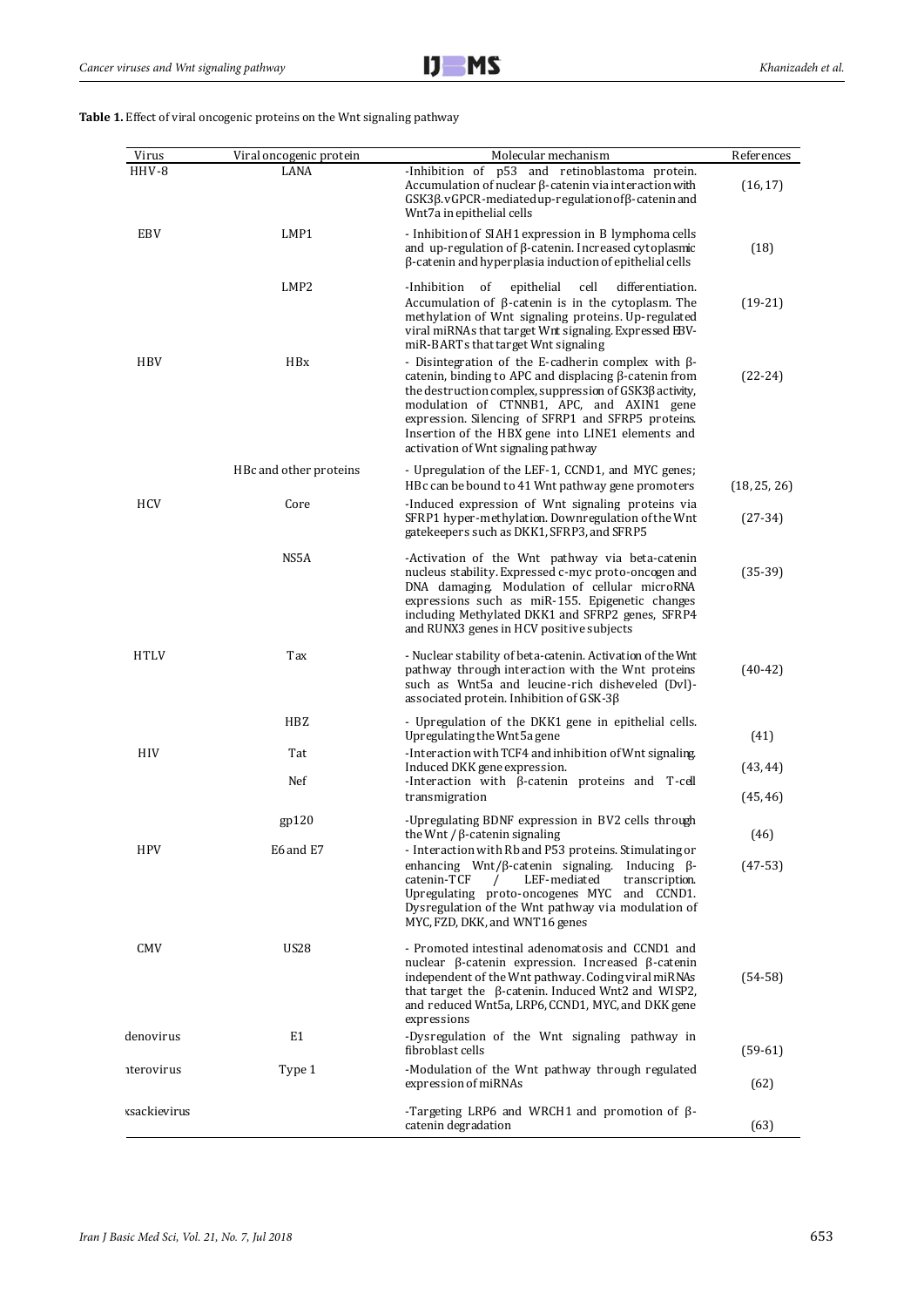that LMP2A activates β-catenin signaling in epithelial cells, their results have shown that the ITAM motif of EBV-LMP2A via interaction with Act and PI3K signaling leads to nuclear accumulation of β-catenin and targeting of the Wnt signaling pathway (20). Additionally, in an *in vitro* study on the several EBV-positive tumor cell lines including lymphoblastoid cell lines (LCL), compared to EBV-negative lines, it was shown that in contrast to epithelial cells, β-catenin accumulates in the cytoplasm but not in the nucleus (21). Further, the studies also suggested that LMP2A via upregulation of Wnt5 can activate non-canonical Wnt signaling. Reports have shown that LMP1 can lead to inhibition of SIAH1 (is involved in ubiquitination and proteasomemediated degradation) expression in B lymphoma cells and the upregulation of β-catenin. Furthermore, this protein increases cytoplasmic β-catenin levels and induces hyperplasia in epithelial cells (18). In addition, reports have shown that EBV-miR-BARTs via their negative effects on the Wnt signaling protein inhibitors are involved in the metastasis and progression of nasopharyngeal carcinoma (64). HHV-8 or human herpesvirus type 8, known as the Kaposi sarcoma tumor (KSHV) agent in HIV positive individuals, is a human herpesvirus associated with diseases such as the malignancy of the B-cell lymphoproliferative disorder, primary effusion lymphoma and the multi-centric Castleman's disease (65). Studies have shown that HHV-8 can interact with the Wnt signaling pathway (16, 18, 64, 65), and this interaction is effective in the HHV-8 carcinogenesis and latent infection (16). Observations have shown that one of the HHV-8 proteins known as LANA, acts as an oncoprotein and inhibits p53, and retinoblastoma protein also causes nuclear β-catenin accumulation through interaction with GSK3β (Figure 1) (17). In these reports LANA trapping of GSK3β in the nucleus was observed resulting in cytoplasmic depletion of GSK3β, subsequently GSK3β entering the nucleus, leading to accumulation of β-catenin and activation of downstream the Wnt signaling transcriptional responses. Additionally, other studies have shown that HHV-8 may increase the expression of β-catenin and Wnt7a in epithelial cells via coding the chemokine receptor (vGPCR) homolog and interaction with the PI3K/Akt pathway (16-18, 64, 65).

## *Hepatitis B virus (HBV) and Hepatitis C virus (HCV)*

HBV and HCV are well-known viral infections in all over the world. The worldwide prevalence of chronic HBV infection is between 240 and 350 million and more than 170 million are chronically infected with HCV. The chronic infections caused by these viruses after 2 to 3 decades can lead to dangerous clinical consequences such as fibrosis, cirrhosis, and hepatocellular carcinoma (HCC) (66-68). HBV is a member of the *Hepadnaviridae* family, containing a partially doublestranded DNA genome and several structural and soluble proteins. One of the most important proteins of HBV is HBx, considered as an oncoprotein because of its carcinogenic characteristics (69, 70). Several studies have demonstrated an association between the HBx oncoprotein and the HBV surface protein (HBsAg) with the Wnt signaling pathway, especially activation of canonical Wnt/β-catenin signaling (Figure 1). It has

been demonstrated that the HBx protein can stimulate the expression of the MYC and CCND1 (coding beta-1-catenin gene) genes, the targeted genes in the Wnt pathway, and nuclear ß-catenin aggregation in animal models (22, 71, 72). A study has shown that the genetic/ epigenetic aberration by HBV infection in the CTNNB1 gene and the mutations of APC and AXIN1 genes play a crucial role in HBV-associated hepatocellular carcinoma (23). Researchers have reported that the HBx oncoprotein was associated with the hypermethylation of SFRP1 and SFRP5 proteins in HCC/HBV positive patients *in vitro*, which results in a substantial increase in the expression of the Wnt signaling pathway (24). In other studies, the association between the HBV proteins and the proteins of Wnt signaling pathway has been investigated (25, 73, 74). The results of various studies have shown, HBx is associated with repression of SFRP1 and SFRP5 (two Wnt signaling antagonists), disintegration of the E-cadherin complex with β-catenin, binding to APC and displacing β-catenin from the destruction complex, suppression of GSK3β activity via activation of src kinases, and upregulation of expression of URG7(a protein with anti-apoptotic effects), which in turn activates the Wnt signaling either by transactivation of β-catenin or inactivation of GSK3β. The presence of HBV proteins leads to up-regulation of LEF-1, CCND1, and MYC; also HBcAg protein can be bound to 41 Wnt pathway gene promoters in an unknown mechanism, *in vitro* (18, 25, 26). Most studies and reports have confirmed the association between the HBx protein and Wnt signaling pathway (25, 26, 74). Some studies have been conducted on HBV and the Wnt signaling pathway using the immunohistochemical method in HBV-positive HCC patients, indicating β-catenin accumulation as an indicator of the activation of the Wnt signaling pathway (75, 76). Researchers have inserted the HBX gene into LINE1 elements in host cell chromosomes in HBVpositive HCC patients, resulting in the activation of the Wnt signaling pathway (77).

 HCV is the most common cause of chronic liver infection, classified in the *Flaviviridae* family. HCV contains several structural proteins (core, E1, and E2) and non-structural proteins (NS1, NS2, NS3, NS4, and NS5), associated with the pathogenesis of HCV (27, 78). Early studies showed Wnt signaling pathway is a key pathway in HCV-positive HCC (Figure 1), the function of SFRP4 and RUNX3 as Wnt inhibitors in HCV infection being specific (28-30, 34). Epigenetic changes such as the methylation of the SFRP2 gene have been observed in the pathogenesis of HCV positive HCC patients (31). Quan *et al*. (2014) have suggested that the HCV core protein increased the expression of Wnt signaling proteins, via hypermethylation of the SFRP1 promoter, resulting in epigenetic silencing of SFRP1 expression (32). HCV proteins can affect the expression of E-cadherin via modulation of the Wnt signaling and reducing E-cadherin (a cell adhesion molecule) expression at the transcriptional level. The transfection of HCV core protein in human hepatoma cell lines upregulated Wnt1 and the targeted genes of this pathway (79). HCV core protein is effective in activating β-catenin/Tcf-4-dependent expression and also enhances β-catenin expression level and nuclear stabilization of the protein, additionally core protein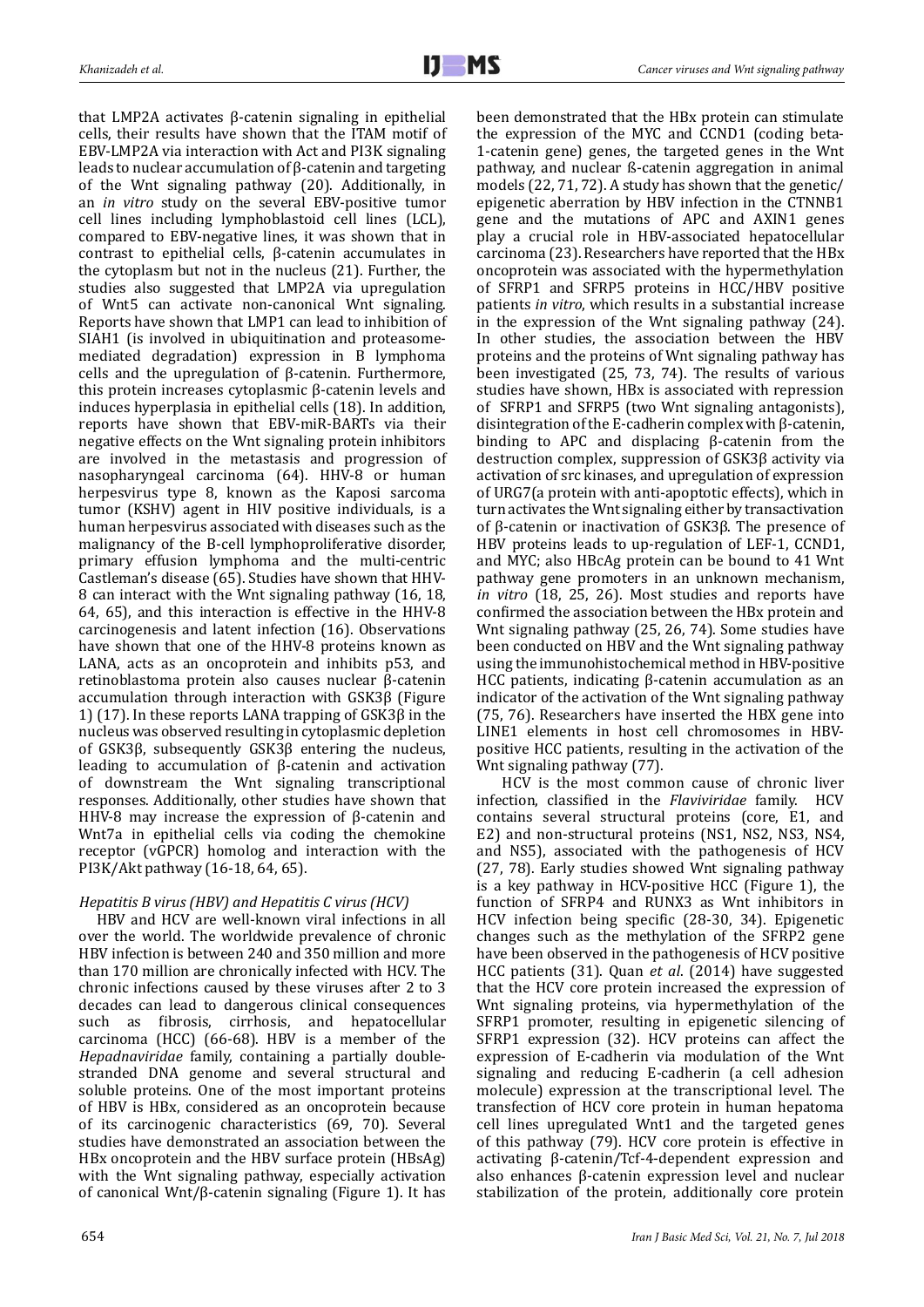induces gene expression of canonical Wnt ligands (Wntproteins and LRP5/6 co-receptors) (33).

In a preliminary study, it was shown that the NS5A protein as an important viral non-structural protein could result in β-catenin stability in the nucleus and the activation of the canonical Wnt pathway (29, 30, 38). This protein can also activate the expression of c-myc proto-oncogene (38). Furthermore, HCV proteins can interact with the cellular microRNA network and cause the modulation of microRNA expression and cellular pathways (35, 36, 39). It was found that HCV infection stimulates inflammation and the Wnt signaling pathway through induced expression of miR-155 gene, followed by the upregulation of CCND1, MYC, BIRC5, and nuclear β-catenin. It was observed that APC (a tumor suppressor gene that inactivates Wnt/β-catenin pathway) is the direct biological target of miR-155 (37).

## *Human T-cell lymphotropic virus (HTLV) and Human Immunodeficiency Virus (HIV)*

Retroviruses are a large viral carcinogenic family that can cause tumors in both humans and animals, therefore there are carcinogenic viral prototypes in this family (81-84). Human T-cell lymphotropic virus (HTLV) is one retrovirus that tends to affect human mature T lymphocytes. Several types of HTLV have been identified. In humans, HTLV1 is predominantly responsible for adult CD4+ T cell leukemia (85, 86). HTLV1 has an important viral protein called Tax, associated with many carcinogenic characteristics of the virus (40, 87-89). Reports indicate that Tax can interact with the Wnt signaling pathway (Figure 1) and plays a role in the nuclear stability of beta-catenin (41, 42, 90). Researchers have found that the HTLV-1 Tax via activating the CREB signaling pathway can activate the PI3K/Akt pathway, subsequently phosphorylated Akt inhibits GSK3β. Suppression of GSK3β prevents proteasomal degradation of β-catenin, resulting in translocation of β-catenin to the nucleus and binding to the Tcf promoter (90). Also it is observed, that Tax could activate the canonical Wnt signaling via interaction with a Wnt pathway-related protein, the leucine-rich disheveled (Dvl)-associated protein (a high-frequency leucine residue) (DAPLE), but result in downregulation of two transcription factors (TCF1 and LEF1), mainly expressed in T cells, suppress the trans-activating ability of Tax (88, 89). In other studies, it has been found that the HTLV-1 βZIP factor (HBZ) actually activates a noncanonical Wnt pathway via interaction with Wnt5a, which is an antagonized the canonical Wnt signaling pathway, such that knocking down Wnt5a in HTLV-1 infected cells inhibits cell carcinogenicity. These results indicate that the dysregulation of the Wnt signaling pathway via HTLV1 Tax and HBZ may be related to adult T-cell leukemia. Furthermore, it is observed that Tax through activation of NF-<sub>KB</sub> signaling pathway induced miR-146a expression in T-cell lines increases the growth of HTLV-1-infected cells (41). Although HIV doesn't trigger tumorigenicity directly, it creates the conditions for many tumors to be activated through a weakened immune system and immune deficiency (91- 95). Moreover, studies have shown that HIV proteins, such as Tat and nef, can interact with many pathways and cell regulatory networks (96-99). In spite of the

fact that interactions (Figure 1) between the Wnt / β-catenin signaling pathways and HIV do not cause tumorigenicity, they have intense effects on HIV-caused neuropathogenesis (100). Weiser *et al.* (2013) showed that interactions between the nef virus and β-catenin proteins resulted in T-cell transmigration (45). Results of an *in vitro* study on the BV2 cells (a murine-derived microglial cell line) suggested that HIV infection and HIV-1 gp120 cause accumulation of Wnt3a and β-catenin and s activation of the Wnt/β-catenin signaling pathway (46). In another study, it was observed that the Tat protein interacts with TCF4 and inhibits Wnt signaling (43). Furthermore, Weiser reports a confirmed interaction between HIV nef and β-catenin (44).

#### *Human papillomaviruses (HPVs)*

HPV is classified in *Papillomaviridae* (wart viruses) family. These viruses are equipped with several oncoproteins and are associated with some malignancies in humans and other species (101, 102). Many studies have shown that two HPV oncoproteins E6 and E7 are associated with the pathogenesis of cellular tumorigenesis. These proteins interact with two tumor suppressors Rb and P53, respectively (103, 104). Alteration of the wnt signaling by HPV plays an important role in cervical cancer (Figure 1). Various reports have revealed that oncoproteins E6 and E7 can lead to dysregulation of the wnt signaling pathways. One of the mechanisms by which HPV E6/E7 oncoproteins can modulate the Wnt pathway is regulation of SIAH-1 dependent ubiquitin/proteasome pathway for β-catenin degradation (47, 49, 105). During an *in vivo* study, it was observed that HPV16 E6 via interaction with Dvl2 can lead to activation of the canonical Wnt/β-catenin pathway in skin epidermis (48). Evidence suggests that E6 together with E6AP or ubiquitin-protein ligase E3A (an enzyme that is involved in targeting proteins for proteasomal degradation within cells) prevent β-catenin proteasomal degradation (51). Suppressing the expression of two viral oncogenes E6 and E7 reduces the β-catenin level and the re-expression of these two important viral oncogenes increases the β-catenin-TCF/ LEF-mediated transcription (49). In a mouse model, it was demonstrated that HPV16 E6 can stimulate betacatenin expression and the two cellular proto-oncogenes MYC and CCND1 in skin cells (50). The profiling of genes induced by HPV18, such as the MYC, FZD, DKK, and WNT16 genes, has determined that HPV E6 can lead to the dysregulation of the Wnt pathway (52).

#### *Other viruses*

The cytomegalovirus (CMV) is a member of the *Herpesviridae* DNA virus family and the beta virus genus. CMV causes latent viral infections in host lymphoid tissues that can retain lifelong latent infections. CMV is a very common virus such that 40 to 80% of the world's population are infected with CMV, which is usually asymptomatic. CMV, especially in immunocompromised individuals, can cause serious clinical complications such as retinitis, hepatitis, pneumonia, colitis, and encephalitis, which may lead to high mortality. Infants with infected mothers can develop congenital infections (106, 107).

Although a direct association between CMV and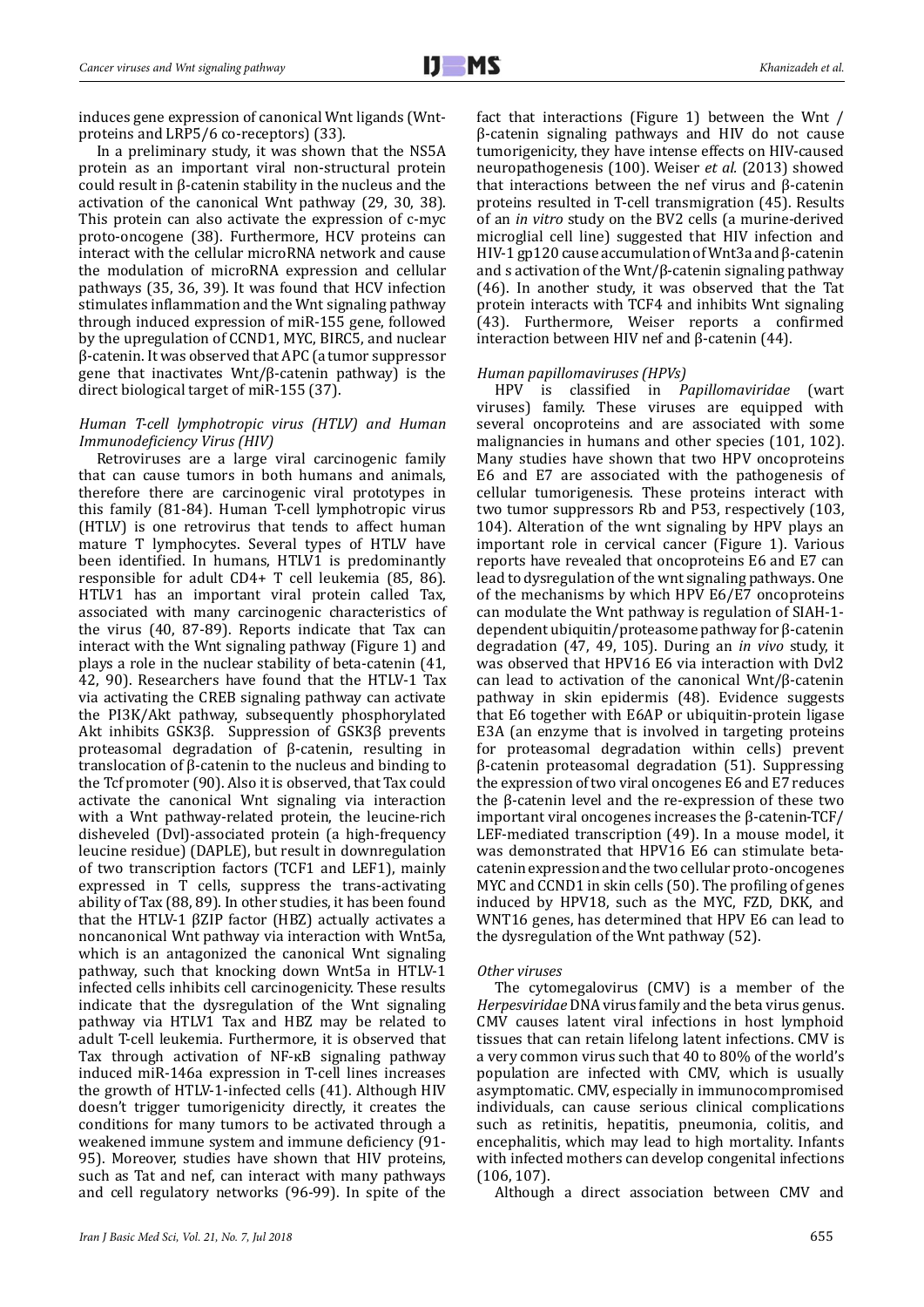carcinogenicity has not been found, the evidence suggests that the virus can interfere with cellular pathways such as the Wnt signaling pathway (54, 108). The overexpression of the CMV-encoded chemokine receptor US28 in the transgenic mouse model has been shown to promote intestinal adenomatosis and accumulation of CCND1 and nuclear β-catenin. Further analyses have shown that US28 may increase β-catenin via the Rho-ROCK pathway (55). Another mechanism for the modulation of the Wnt pathway by CMV is the targeting of Wnt proteins via encoded viral miRNAs that target β-catenin (58).

In addition, dysregulated Wnt signaling results in impurities in the fetus and its growth (108). Studies have also shown CMV US28 can upregulate Wnt2 and WISP2, and can downregulate Wnt5a/β, LRP6, CCND1, MYC, and DKK (56, 57).

Adenoviruses (members of the *Adenoviridae* family), containing a double strand DNA genome, have different viral groups. Adenoviruses infect both humans and animals (109). Various studies in animal models, especially hamsters and primates have shown that some viral groups in this large family can be carcinogenic and some of the proteins in the family have an oncoprotein role and can cause the alteration of the Wnt pathway (59- 61). It has been observed that type-71 enteroviruses can cause the dysregulation of the Wnt pathway through the regulated expression of miRNAs (62). Additionally, it was shown that coxsackievirus miR-126 may target LRP6 (a key frizzled co-receptor component that is involved in the canonical Wnt pathway) and WRCH1 (a small signaling G protein that is involved in the non-canonical Wnt pathway) and promote β-catenin degradation (63).

#### **Conclusion**

In this review, the effects of well-known human oncogenic viruses, as well as viruses that may indirectly contribute to carcinogenesis in the Wnt signaling pathway were evaluated and discussed. The results obtained from extended studies about the oncoproteins of these viruses and their interactions with the key Wnt signaling pathway indicate that most of these viruses have at least 1-2 oncoproteins and have clarified their mechanisms of action on the Wnt signaling pathway. Commonly, many of these interactions act through mechanisms such as modulation in the cytoplasmic and nuclear accumulation of β-catenin through direct and indirect targeting of the Wnt pathway proteins, inducing or coding the effective cellular and viral miRNAs on the Wnt pathway, epigenetic changes in the genes encoding the Wnt pathway including CTNNB1 gene and coding Wnt genes, silencing of SFRP proteins (antagonists of the Wnt signaling), prevention of β-catenin proteasomal degradation via interaction with the destruction complex proteins such as GSK3β and APC.

Taken together, according to the mentioned mechanisms and analysis of the results it seems that oncogenic viruses have common evolutionary mechanisms for modulation and interaction with the Wnt signaling pathway especially canonical pathway, which results in carcinogenesis of the tissue involved. Therefore, it is seen that interactions between viral oncoproteins and the Wnt signaling pathway potentially have an intense role in carcinogenesis, which can provide new insights into the pathogenesis of viral cancers and possible therapeutic strategies. However, more precise molecular mechanisms of these interactions and their role in viral carcinogenesis need to be further studied.

#### **Acknowledgment**

The authors wish to express their thanks to the Hepatitis Research Center and the School of Medicine of the Lorestan University of Medical Sciences, Khorramabad, Iran for financial support.

### **Conflicts of Interest**

The authors have no conflicts of interest to declare.

## **References**

1. Liao JB. Viruses and human cancer. Yale J Biol Med 2006; 79:115-122.

2. Danaei G, Vander Hoorn S, Lopez AD, Murray CJ, Ezzati M, Comparative Risk Assessment collaborating g. Causes of cancer in the world: comparative risk assessment of nine behavioural and environmental risk factors. Lancet 2005; 366:1784-1793. 3. Alibek K, Irving S, Sautbayeva Z, Kakpenova A, Bekmurzayeva A, Baiken Y, *et al*. Disruption of Bcl-2 and Bcl-xL by viral proteins as a possible cause of cancer. Infectious agents and cancer 2014; 9:44.

4. Mesri EA, Feitelson MA, Munger K. Human viral oncogenesis: a cancer hallmarks analysis. Cell Host Microbe 2014; 15:266-282.

5. Niller HH, Wolf H, Minarovits J. Viral hit and run-oncogenesis: genetic and epigenetic scenarios. Cancer Lett 2011; 305:200- 217.

6. Dreesen O, Brivanlou AH. Signaling pathways in cancer and embryonic stem cells. Stem Cell Rev 2007; 3:7-17.

7. Komiya Y, Habas R. Wnt signal transduction pathways. Organogenesis 2008; 4:68-75.

8. Willert K, Nusse R. Wnt proteins. Cold Spring Harb Perspect Biol 2012; 4:a007864.

9. MacDonald BT, Tamai K, He X. Wnt/beta-catenin signaling: components, mechanisms, and diseases. Dev Cell 2009; 17:9-26. 10. Clevers H, Nusse R. Wnt/beta-catenin signaling and disease. Cell 2012; 149:1192-1205.

11. Howe LR, Brown AM. Wnt signaling and breast cancer. Cancer Biol Ther 2004; 3:36-41.

12. Zhan T, Rindtorff N, Boutros M. Wnt signaling in cancer. Oncogene 2017; 36:1461-1473.

13. Katano H. [Epstein-Barr virus (EBV) and Kaposi's sarcomaassociated herpesvirus (KSHV, HHV-8)]. Uirusu 2010; 60:237-245. 14. Chen MR. Epstein-barr virus, the immune system, and associated diseases. Front Microbiol 2011; 2: 5.

15. Ma SD TM, Romero-Masters JC, Ranheim EA, Huebner SM, Bristol JA, Delecluse HJ, Kenney SC. Latent Membrane Protein 1 (LMP1) and LMP2A Collaborate To Promote Epstein-Barr Virus-Induced B Cell Lymphomas in a Cord Blood-Humanized Mouse Model but Are Not Essential. J Virol 2017; 91:e01928- 01916.

16. Angelova M, Ferris M, Swan KF, McFerrin HE, Pridjian G, Morris CA, *et al*. Kaposi's sarcoma-associated herpesvirus G-protein coupled receptor activates the canonical Wnt/betacatenin signaling pathway. Virol J 2014; 11:218.

17. Fujimuro M, Wu FY, ApRhys C, Kajumbula H, Young DB, Hayward GS, *et al*. A novel viral mechanism for dysregulation of beta-catenin in Kaposi's sarcoma-associated herpesvirus latency. Nat Med 2003; 9:300-306.

18. van Zuylen WJ, Rawlinson WD, Ford CE. The Wnt pathway: a key network in cell signalling dysregulated by viruses. Rev Med Virol 2016; 26:340-355.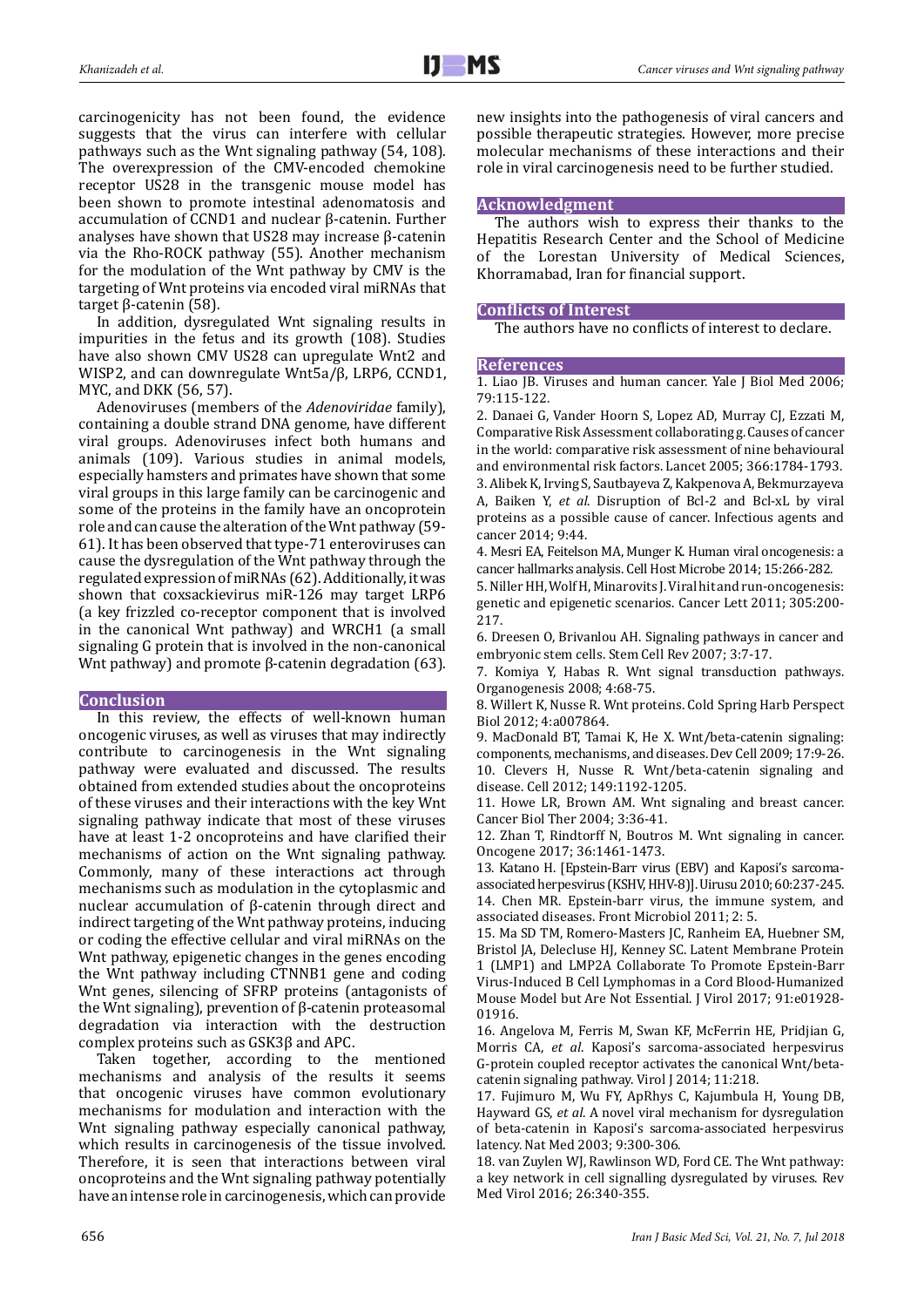19. Bornkamm GW. Epstein-Barr virus and the pathogenesis of Burkitt's lymphoma: more questions than answers. Int J Cancer 2009; 124:1745-1755.

20. Morrison JA, Raab-Traub N. Roles of the ITAM and PY motifs of Epstein-Barr virus latent membrane protein 2A in the inhibition of epithelial cell differentiation and activation of {beta}-catenin signaling. J Virol 2005; 79:2375-2382.

21. Everly DN, Jr., Kusano S, Raab-Traub N. Accumulation of cytoplasmic beta-catenin and nuclear glycogen synthase kinase 3beta in Epstein-Barr virus-infected cells. J Virol 2004; 78:11648-11655.

22. Cha MY, Kim CM, Park YM, Ryu WS. Hepatitis B virus X protein is essential for the activation of Wnt/beta-catenin signaling in hepatoma cells. Hepatology 2004; 39:1683-1693.

23. Ding SL, Yang ZW, Wang J, Zhang XL, Chen XM, Lu FM. Integrative analysis of aberrant Wnt signaling in hepatitis B virus-related hepatocellular carcinoma. World J Gastroenterol 2015; 21:6317-6328.

24. Xie Q, Chen L, Shan X, Shan X, Tang J, Zhou F, *et al*. Epigenetic silencing of SFRP1 and SFRP5 by hepatitis B virus X protein enhances hepatoma cell tumorigenicity through Wnt signaling pathway. IJC 2014; 135:635-646.

25. Wang R, Sun Q, Wang P, Liu M, Xiong S, Luo J, *et al*. Notch and Wnt/beta-catenin signaling pathway play important roles in activating liver cancer stem cells. Oncotarget 2016; 7:5754- 5768.

26. Daud M, Rana MA, Husnain T, Ijaz B. Modulation of Wnt signaling pathway by hepatitis B virus. Arch virol 2017; 162:2937-2947.

27. Krekulova L, Rehak V, Riley LW. Structure and functions of hepatitis C virus proteins: 15 years after. Folia Microbiol (Praha) 2006; 51:665-680.

28. Wang W, Pan Q, Fuhler GM, Smits R, Peppelenbosch MP. Action and function of Wnt/beta-catenin signaling in the progression from chronic hepatitis C to hepatocellular carcinoma. J Gastroenterol 2017; 52:419-431.

29. Huang H, Fujii H, Sankila A, Mahler-Araujo BM, Matsuda M, Cathomas G, *et al*. Beta-catenin mutations are frequent in human hepatocellular carcinomas associated with hepatitis C virus infection. Am J Pathol 1999; 155:1795-1801.

30. Whittaker S, Marais R, Zhu AX. The role of signaling pathways in the development and treatment of hepatocellular carcinoma. Oncogene 2010; 29:4989-5005.

31. Umer M, Qureshi SA, Hashmi ZY, Raza A, Ahmad J, Rahman M, *et al*. Promoter hypermethylation of Wnt pathway inhibitors in hepatitis C virus - induced multistep hepatocarcinogenesis. Virol J 2014; 11:117.

32. Quan H, Zhou F, Nie D, Chen Q, Cai X, Shan X, *et al*. Hepatitis C virus core protein epigenetically silences SFRP1 and enhances HCC aggressiveness by inducing epithelial-mesenchymal transition. Oncogene 2014; 33:2826-2835.

33. Rogacki K, Kasprzak A, Stepinski A. Alterations of Wnt/ beta-catenin signaling pathway in hepatocellular carcinomas associated with hepatitis C virus. Pol J Pathol 2015; 66:9-21.

34. Lee SY, Song KH, Koo I, Lee K-H, Suh K-S, Kim B-Y. Comparison of pathways associated with hepatitis B-and C-infected hepatocellular carcinoma using pathway-based class discrimination method. Genomics 2012; 99:347-354.

35. Khanizadeh S, Ravanshad M, Hosseini SY, Davoodian P, Zadeh AN, Sabahi F, *et al*. The possible role of NS3 protease activity of hepatitis C virus on fibrogenesis and miR-122 expression in hepatic stellate cells. Acta Virol 2016; 60:242- 248.

36. Khanizadeh S, Ravanshad M, Hosseini SY, Davoodian P, Almasian M, Khanlari Z. The effect of the hepatitis C virus (HCV) NS3 protein on the expression of miR-150, miR-199a, miR-335, miR-194 and miR-27a. Microb Pathog 2017; 110:688-693.

37. Zhang Y, Wei W, Cheng N, Wang K, Li B, Jiang X, *et al*. Hepatitis C virus-induced up-regulation of microRNA-155 promotes hepatocarcinogenesis by activating Wnt signaling. Hepatology 2012; 56:1631-1640.

38. Guntaka RV, Padala MK. Interaction of Hepatitis C Viral Proteins with Cellular Oncoproteins in the Induction of Liver Cancer. ISRN Virology 2014; 2014.

39. Li H, Jiang J-D, Peng Z-G. MicroRNA-mediated interactions between host and hepatitis C virus. World J Gastroenterol 2016; 22:1487.

40. Matsuoka M, Jeang KT. Human T-cell leukaemia virus type 1 (HTLV-1) infectivity and cellular transformation. Nat Rev Cancer 2007; 7:270-280.

41. Tomita M, Tanaka Y, Mori N. MicroRNA miR-146a is induced by HTLV-1 tax and increases the growth of HTLV-1-infected T-cells. Int J Cancer 2012; 130:2300-2309.

42. Ma G, Yasunaga J-i, Fan J, Yanagawa S-i, Matsuoka M. HTLV-1-mediated dysregulation of the Wnt pathways: roles of Tax and HBZ. Retrovirology 2014; 11:P91.

43. Henderson LJ, Al-Harthi L. Role of beta-catenin/TCF-4 signaling in HIV replication and pathogenesis: insights to informing novel anti-HIV molecular therapeutics. J Neuroimmune Pharmacol 2011; 6:247-259.

44. Wortman B, Darbinian N, Sawaya BE, Khalili K, Amini S. Evidence for regulation of long terminal repeat transcription by Wnt transcription factor TCF-4 in human astrocytic cells. J Virol 2002; 76:11159-11165.

45. Weiser K, Barton M, Gershoony D, Dasgupta R, Cardozo T. HIV's Nef interacts with beta-catenin of the Wnt signaling pathway in HEK293 cells. PLoS One 2013; 8:e77865.

46. Wang Y, Liao J, Tang SJ, Shu J, Zhang W. HIV-1 gp120 Upregulates Brain-Derived Neurotrophic Factor (BDNF) Expression in BV2 Cells via the Wnt/beta-Catenin Signaling Pathway. J Mol Neurosci 2017; 62:199-208.

47. Bello JO, Nieva LO, Paredes AC, Gonzalez AM, Zavaleta LR, Lizano M. Regulation of the Wnt/beta-Catenin Signaling Pathway by Human Papillomavirus E6 and E7 Oncoproteins. Viruses 2015; 7:4734-4755.

48. Bonilla-Delgado J, Bulut G, Liu X, Cortes-Malagon EM, Schlegel R, Flores-Maldonado C, *et al*. The E6 oncoprotein from HPV16 enhances the canonical Wnt/beta-catenin pathway in skin epidermis in vivo. Mol Cancer Res 2012; 10:250-258.

49. Rampias T, Boutati E, Pectasides E, Sasaki C, Kountourakis P, Weinberger P, *et al*. Activation of Wnt signaling pathway by human papillomavirus E6 and E7 oncogenes in HPV16 positive oropharyngeal squamous carcinoma cells. Mol Cancer Res 2010; 8:433-443.

50. Rampias T, Psyrri A. Human Papillomavirus (HPV)-Positive Head and Neck Cancer and the Wnt Signaling Pathway. Molecular Determinants of Head and Neck Cancer: Springer; 2014. p. 215-225.

51. Sominsky S, Kuslansky Y, Shapiro B, Jackman A, Haupt Y, Rosin-Arbesfeld R, *et al*. HPV16 E6 and E6AP differentially cooperate to stimulate or augment Wnt signaling. Virology 2014; 468:510-523.

52. Fragoso-Ontiveros V, Alvarez-García RM, Contreras-Paredes A, Vaca-Paniagua F, Herrera LA, López-Camarillo C, *et al*. Gene expression profiles induced by E6 from non-European HPV18 variants reveals a differential activation on cellular processes driving to carcinogenesis. Virology 2012; 432:81-90.

53. Tomaić V. Functional roles of E6 and E7 oncoproteins in HPV-induced malignancies at diverse anatomical sites. Cancers 2016; 8:95.

54. Teo WH, Chen HP, Huang JC, Chan YJ. Human cytomegalovirus infection enhances cell proliferation, migration and upregulation of EMT markers in colorectal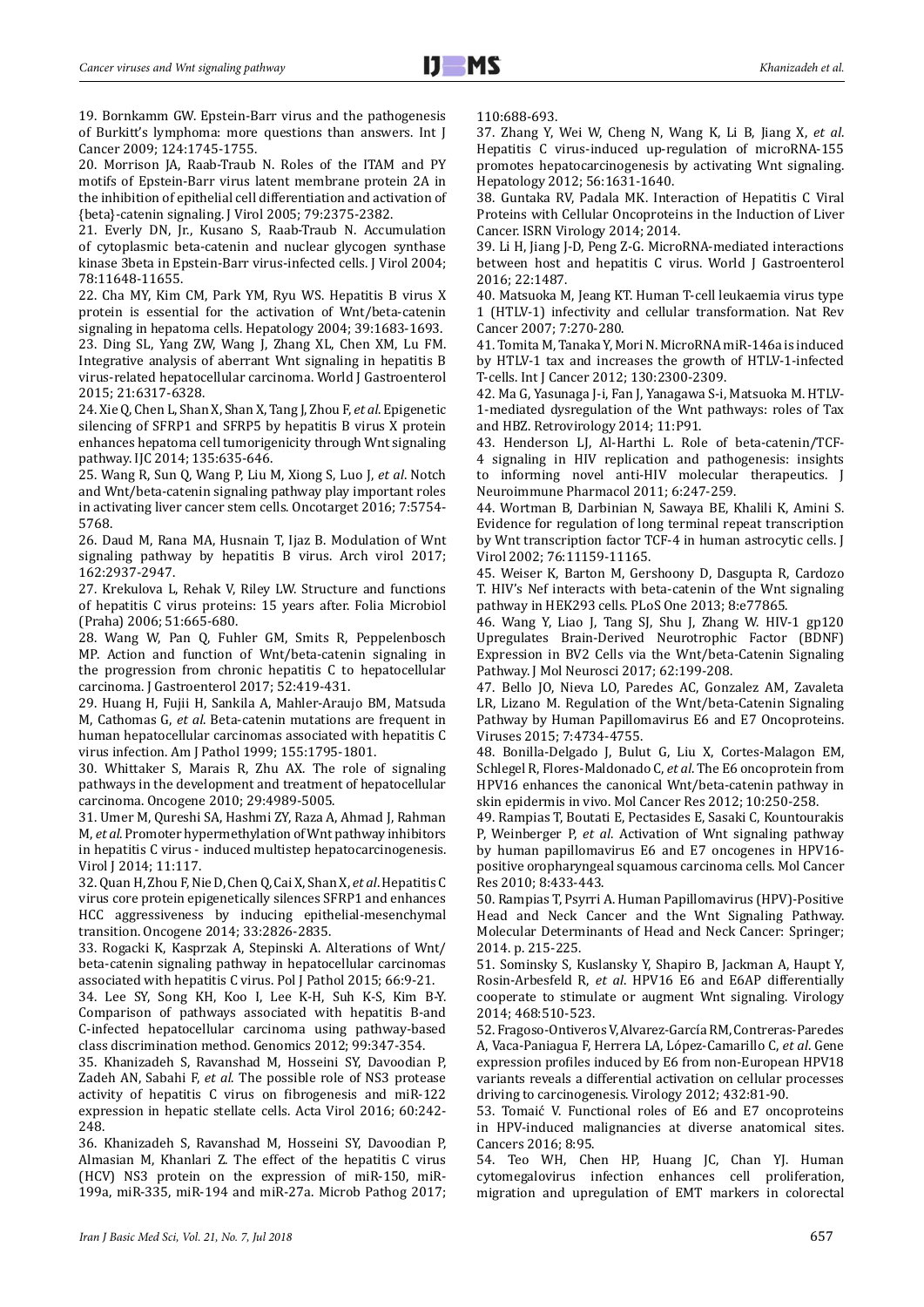cancer-derived stem cell-like cells. Int J Oncol 2017; 51:1415- 1426.

55. Bongers G, Maussang D, Muniz LR, Noriega VM, Fraile-Ramos A, Barker N, *et al*. The cytomegalovirus-encoded chemokine receptor US28 promotes intestinal neoplasia in transgenic mice. J Clin Invest 2010; 120:3969-3978.

56. Ueland T, Rollag H, Hartmann A, Jardine AG, Humar A, Michelsen AE, *et al*. Secreted Wnt antagonists during eradication of cytomegalovirus infection in solid organ transplant recipients. Am J Transplant 2014; 14:210-215.

57. Mo X, Xu L, Yang Q, Feng H, Peng J, Zhang Y, *et al*. Microarray profiling analysis uncovers common molecular mechanisms of rubella virus, human cytomegalovirus, and herpes simplex virus type 2 infections in ECV304 cells. Curr Mol Med 2011; 11:481-488.

58. Smith JL, Jeng S, McWeeney SK, Hirsch AJ. A microRNA screen identifies the Wnt signaling pathway as a regulator of the interferon response during flavivirus infection. Journal of virology 2017; 91:e02388-02316.

59. Margaret E. McLaughlin-Drubin KM. Viruses Associated with Human Cancer. Biochim Biophys Acta 2008; 1782:127– 150.

60. Brunori M, Malerba M, Kashiwazaki H, Iggo R. Replicating adenoviruses that target tumors with constitutive activation of the wnt signaling pathway. Journal of virology 2001; 75:2857- 2865.

61. Mackey JK, Rigden PM, Green M. Do highly oncogenic group A human adenoviruses cause human cancer? Analysis of human tumors for adenovirus 12 transforming DNA sequences. Proc Natl Acad Sci U S A 1976; 73:4657-4661.

62. Bian L, Wang Y, Liu Q, Xia J, Long J-E. Prediction of signaling pathways involved in enterovirus 71 infection by algorithm analysis based on miRNA profiles and their target genes. Arch Virol 2015; 160:173-182.

63. Ye X, Hemida MG, Qiu Y, Hanson PJ, Zhang HM, Yang D. MiR-126 promotes coxsackievirus replication by mediating crosstalk of ERK1/2 and Wnt/β-catenin signal pathways. Cell Mol Life Sci 2013; 70:4631-4644.

64. Kang D. EBV BART MicroRNAs Target Pro-apoptotic and Anti-Wnt Signaling Genes to Promote Cell Survival and Proliferation 2015.

65. Dow DE, Cunningham CK, Buchanan AM. A Review of Human Herpesvirus 8, the Kaposi's Sarcoma-Associated Herpesvirus, in the Pediatric Population. J Pediatric Infect Dis Soc 2014; 3:66-76.

66. Konstantinou D, Deutsch M. The spectrum of HBV/ HCV coinfection: epidemiology, clinical characteristics, viralinteractions and management. Ann Gastroenterol 2015; 28:221-228.

67. Hope VD, Eramova I, Capurro D, Donoghoe MC. Prevalence and estimation of hepatitis B and C infections in the WHO European Region: a review of data focusing on the countries outside the European Union and the European Free Trade Association. Epidemiol Infect 2014; 142:270-286.

68. Ravanshad M, Sabahi F, Falahi S, Kenarkoohi A, Amini-Bavil-Olyaee S, Hosseini SY, *et al*. Prediction of hepatitis B virus lamivudine resistance based on YMDD sequence data using an artificial neural network model. Hepat Mon 2011; 11:108-113. 69. Lavanchy D. Hepatitis B virus epidemiology, disease burden, treatment, and current and emerging prevention and control measures. J Viral Hepat 2004; 11:97-107.

70. Kew MC. Hepatitis B virus x protein in the pathogenesis of hepatitis B virus-induced hepatocellular carcinoma. J Gastroenterol Hepatol 2011; 26 Suppl 1:144-152.

71. Neuveut C, Wei Y, Buendia MA. Mechanisms of HBV-related hepatocarcinogenesis. J Hepatol 2010; 52:594-604.

72. Li YW, Yang FC, Lu HQ, Zhang JS. Hepatocellular carcinoma

and hepatitis B surface protein. World J Gastroenterol 2016; 22:1943-1952.

73. Yin Y, Li F, Li S, Cai J, Shi J, Jiang Y. TLR4 Influences Hepatitis B Virus Related Hepatocellular Carcinoma by Regulating the Wnt/beta-Catenin Pathway. Cell Physiol Biochem 2017; 42:469-479.

74. Vilchez V, Turcios L, Marti F, Gedaly R. Targeting Wnt/ beta-catenin pathway in hepatocellular carcinoma treatment. World J Gastroenterol 2016; 22:823-832.

75. Suarez MI, Uribe D, Jaramillo CM, Osorio G, Perez JC, Lopez R, *et al*. Wnt/beta-catenin signaling pathway in hepatocellular carcinomas cases from Colombia. Ann Hepatol 2015; 14:64- 74.

76. Tien LT, Ito M, Nakao M, Niino D, Serik M, Nakashima M, *et al*. Expression of beta-catenin in hepatocellular carcinoma. World J Gastroenterol 2005; 11:2398-2401.

77. Lau CC, Sun T, Ching AK, He M, Li JW, Wong AM, *et al*. Viralhuman chimeric transcript predisposes risk to liver cancer development and progression. Cancer Cell 2014; 25:335-349.

78. Manns MP, Buti M, Gane E, Pawlotsky JM, Razavi H, Terrault N, *et al*. Hepatitis C virus infection. Nat Rev Dis Primers 2017; 3:17006.

79. Liu J, Wang Z, Tang J, Tang R, Shan X, Zhang W, *et al*. Hepatitis C virus core protein activates Wnt/β-catenin signaling through multiple regulation of upstream molecules in the SMMC-7721 cell line. Arch Virol 2011; 156:1013-1023.

80. Park CY, Choi SH, Kang SM, Kang JI, Ahn BY, Kim H, *et al*. Nonstructural 5A protein activates beta-catenin signaling cascades: implication of hepatitis C virus-induced liver pathogenesis. J Hepatol 2009; 51:853-864.

81. Duesberg PH. Retroviruses as carcinogens and pathogens: expectations and reality. Cancer Res 1987; 47:1199-1220.

82. Weiss RA. The discovery of endogenous retroviruses. Retrovirology 2006; 3:67.

83. Chen Y, Williams V, Filippova M, Filippov V, Duerksen-Hughes P. Viral carcinogenesis: factors inducing DNA damage and virus integration. Cancers 2014; 6:2155-2186.

84. Braoudaki M, Tzortzatou-Stathopoulou F. Tumorigenesis related to retroviral infections. J Infect Dev Countr 2011; 5:751-758.

85. Goncalves DU, Proietti FA, Ribas JG, Araujo MG, Pinheiro SR, Guedes AC, *et al*. Epidemiology, treatment, and prevention of human T-cell leukemia virus type 1-associated diseases. Clin Microbiol Rev 2010; 23:577-589.

86. Taylor GP, Matsuoka M. Natural history of adult T-cell leukemia/lymphoma and approaches to therapy. Oncogene 2005; 24:6047-6057.

87. Grassmann R, Aboud M, Jeang KT. Molecular mechanisms of cellular transformation by HTLV-1 Tax. Oncogene 2005; 24:5976-5985.

88.Currer R, Van Duyne R, Jaworski E, Guendel I, Sampey G, Das R, *et al*. HTLV tax: a fascinating multifunctional co-regulator of viral and cellular pathways. Front Microbiol 2012; 3:406.

89. Ahmadi Ghezeldasht S, Shirdel A, Assarehzadegan MA, Hassannia T, Rahimi H, Miri R, *et al*. Human T Lymphotropic Virus Type I (HTLV-I) Oncogenesis: Molecular Aspects of Virus and Host Interactions in Pathogenesis of Adult T cell Leukemia/ Lymphoma (ATL). Iran J Basic Med Sci 2013; 16:179-195.

90. Tomita M, Kikuchi A, Akiyama T, Tanaka Y, Mori N. Human T-cell leukemia virus type 1 tax dysregulates beta-catenin signaling. J Virol 2006; 80:10497-10505.

91. Zhou F, Xue M, Qin D, Zhu X, Wang C, Zhu J, *et al*. HIV-1 Tat promotes Kaposi's sarcoma-associated herpesvirus (KSHV) vIL-6-induced angiogenesis and tumorigenesis by regulating PI3K/PTEN/AKT/GSK-3beta signaling pathway. PLoS One 2013; 8:e53145.

92. Carbone A, Gloghini A. AIDS-related lymphomas: from